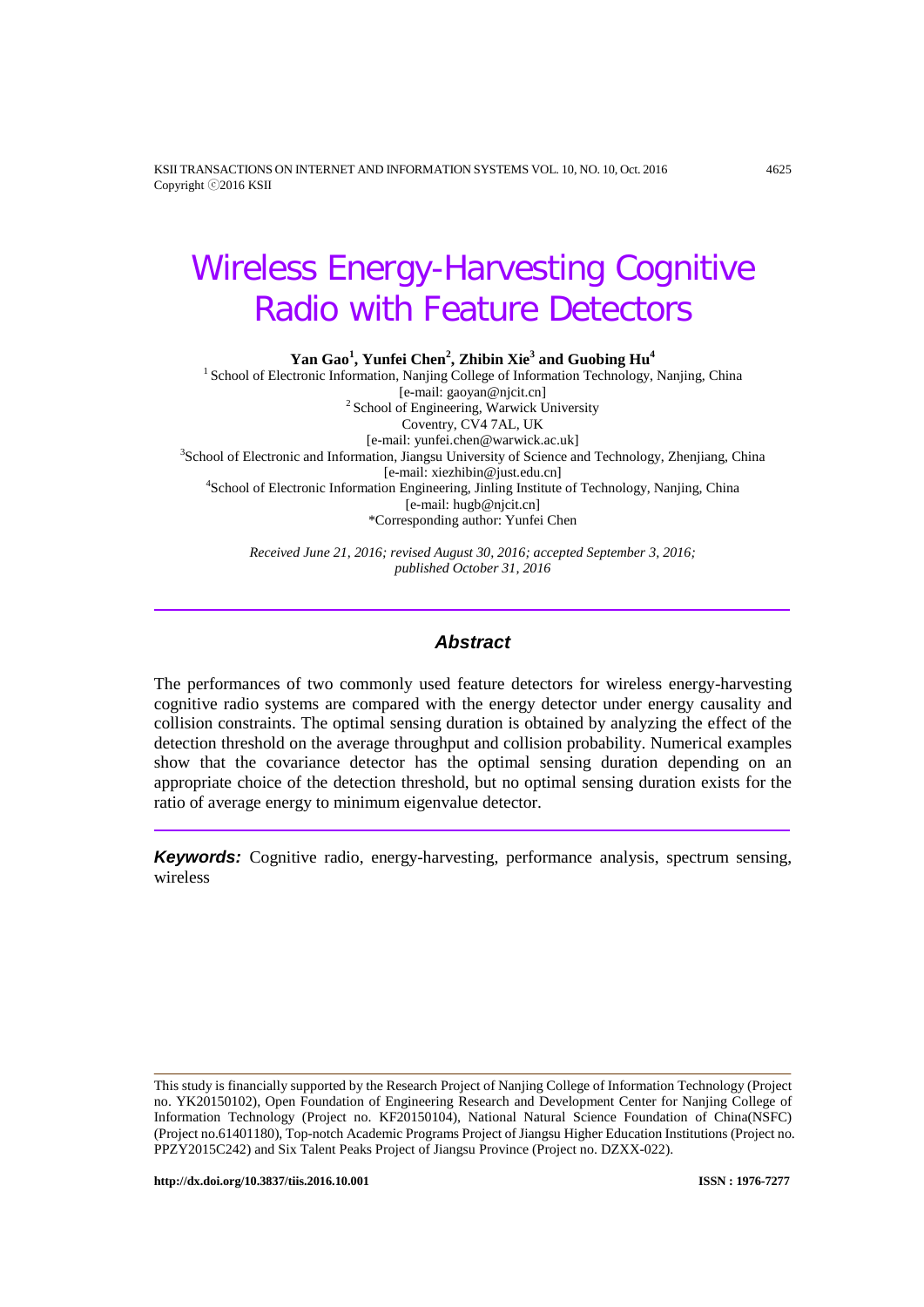## **1. Introduction**

**E**nergy-harvesting is a promising solution to green communications [1], [2]. For example, it can be used in future networks by harvesting energy from both ambient sources or licensed users [3]. It can be used to harvest energy along with interference alignment [4], [5]. It can also be used to provide energy for cognitive relaying [6]. Recently, much research work has focused on energy-harvesting in cognitive radio networks(CRNs) harvesting from ambient sources only [7]-[10]. In particular, researchers have studied the effects of different sensing parameters, such as sensing duration, sensing threshold and transmit power on the system performance. In [7] and their other works, the spectrum sensing policy and the detection threshold for an energy harvesting CR were jointly designed under the energy causality and collision constraints to maximize the expected total throughput. In [8], the optimal transmit power was studied jointly with the sensing duration and sensing threshold to maximize the average throughput. In [9], optimal and myopic sensing strategies are studied based on the proposed channel selection criterion under energy neutrality constraint and fading channel conditions. In [10], optimal sensing and access policies are analyzed in energyharvesting CR for a single-user single-channel setting in the presence of sensing errors. However, all the aforementioned works have studied energy detector only.

Energy detection is known for its simplicity but also for its poor performance due to various factors, such as noise uncertainty [11]. Consequently, feature detection is commonly used for spectrum sensing. In [12], a maximum eigenvalue (ME) detector based on the statistical covariance of the received signal was shown to have a better performance than the energy detector for correlated signals. In [13], the ratio of maximum to minimum eigenvalue(MME) and the ratio of average energy to minimum eigenvalue (EME) detector were proposed. In [14], a covariance(COV) detector was proposed to outperform the energy detector. In [15], the four feature detectors discussed above were compared with primary user traffic during the sensing period. All these feature detectors provide useful alternatives to the energy detector. However, their use in energy-harvesting cognitive radio systems has not been studied yet.

In this paper, we investigate the use of feature detectors in energy-harvesting cognitive radio systems harvesting from ambient sources only and compare their performances with that using energy detection. Due to different detection variables and detection thresholds used in feature detection and energy detection, the effects of some sensing parameters, as studied in [7]-[10], will be added or removed. Numerical results give insights into the effect of the different sensing thresholds on the system performance and how to design the sensing duration for a given detection threshold in an energy-harvesting CRN. A list of important variables and symbols in this paper are presented in **Table 1** for readers' convenience.

| COV | Covariance detector                           |
|-----|-----------------------------------------------|
| EG  | Energy detector                               |
| EME | Average-energy-to-minimum-eigenvalue detector |

**Table 1.** List of important variables and symbols used in the paper.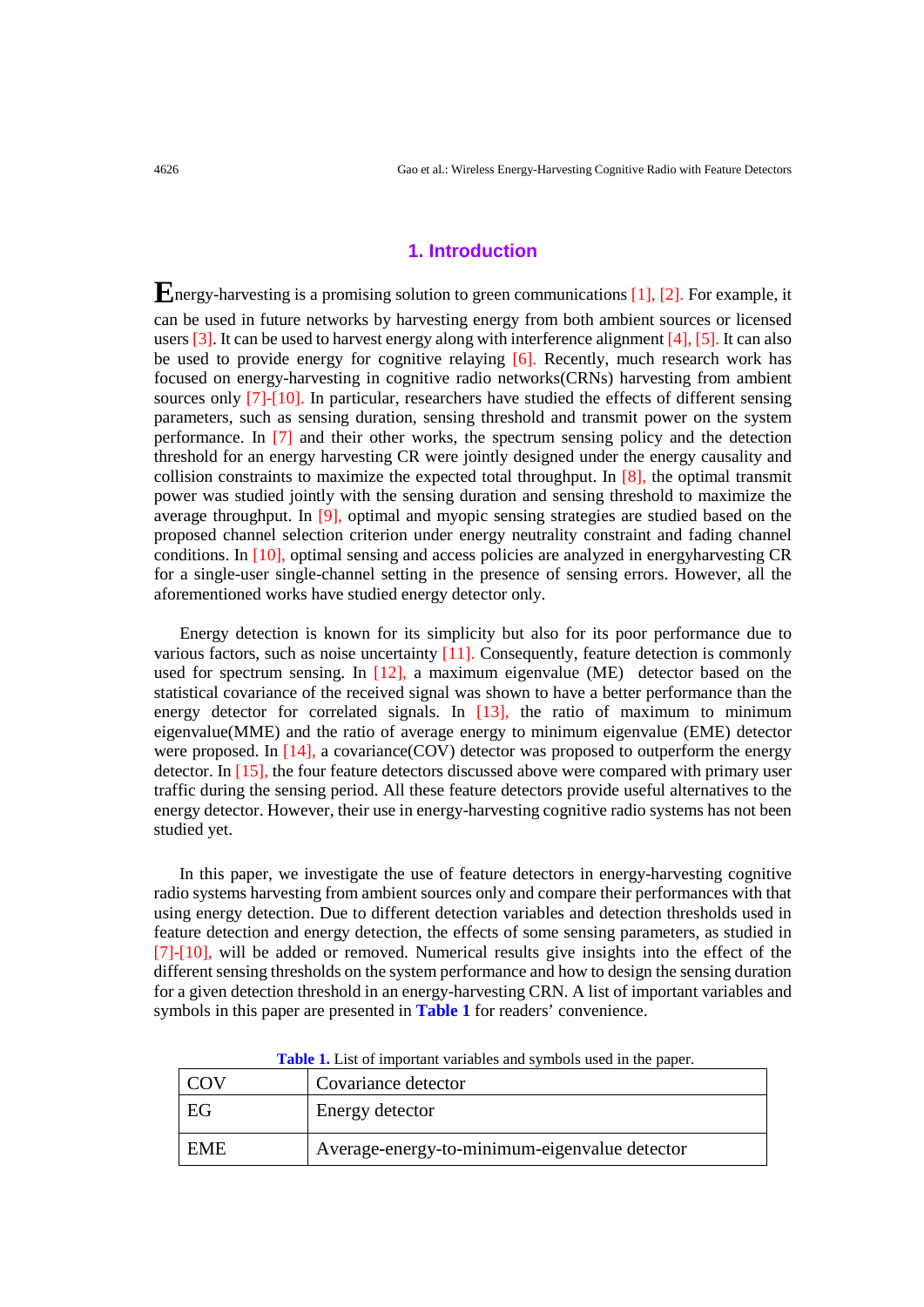| <b>ST</b>                                                   | Secondary transmitter                         |  |
|-------------------------------------------------------------|-----------------------------------------------|--|
| $a_t$                                                       | Spectrum access mode                          |  |
| $E_{t}$                                                     | Residual energy at time t                     |  |
| $E_t^c$                                                     | Consumed energy at time t                     |  |
| $E_t^h$                                                     | Harvested energy at time t                    |  |
| $e_h$                                                       | Average harvested energy                      |  |
| $e_{s}$                                                     | Sensing energy                                |  |
| $e_{t}$                                                     | Transmitting energy                           |  |
| $f_{s}$                                                     | Sampling frequency                            |  |
| $p_{s}$                                                     | Sensing power                                 |  |
| $p_{t}$                                                     | Transmission power                            |  |
| $P_{D}$                                                     | Detection probability                         |  |
| $P_{FA}$                                                    | False alarm probability                       |  |
| $P_a$                                                       | Active probability                            |  |
| $P_{\nu}$                                                   | Availability probability                      |  |
| $P_c$                                                       | Collision probability                         |  |
| $\boldsymbol{R}$                                            | Average throughput                            |  |
| $R_{u}$                                                     | Average throughput of energy unconstrained CR |  |
| $SNR_p$                                                     | Signal-to-noise ratio of primary user         |  |
| $SNR_{s}$                                                   | Signal-to-noise ratio of secondary user       |  |
| T                                                           | Time slot length                              |  |
| $\theta_{\!\scriptscriptstyle t}$                           | Sensing decision or result                    |  |
| γ                                                           | Detection threshold                           |  |
| $\tau_{_s}$                                                 | Sensing duration                              |  |
| $\tau_{c}$                                                  | Minimum feasible sensing duration             |  |
| $\tau_e$                                                    | Minimum energy equilibrium sensing duration   |  |
| $\tau_{_p}$                                                 | Optimal sensing duration                      |  |
| $\pi_{\scriptscriptstyle 0}$ , $\pi_{\scriptscriptstyle 1}$ | Idle and occupancy probabilities              |  |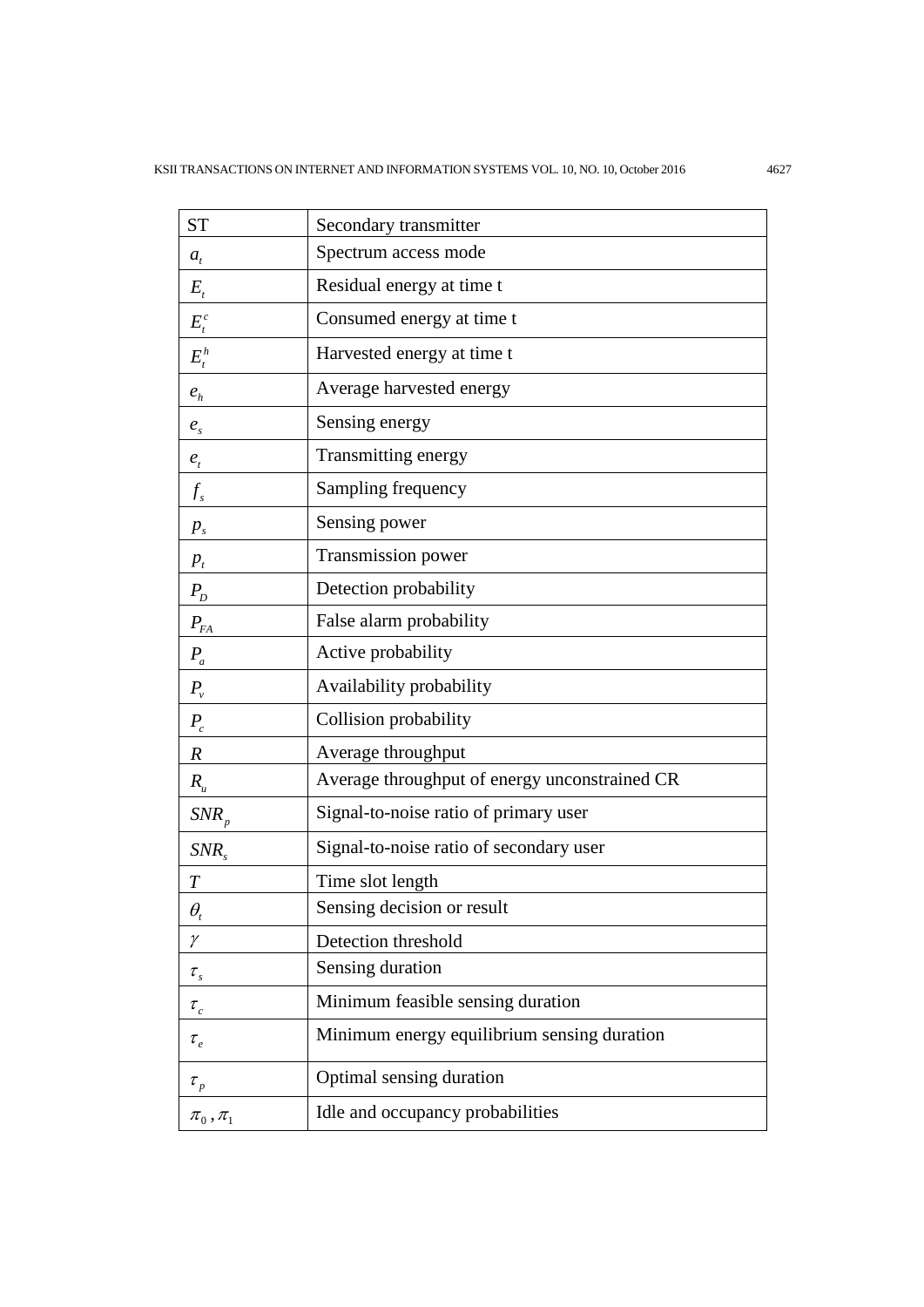#### **2. System Model**

Consider a CRN model comprising of a primary user and an energy-harvesting secondary network. The primary user is licensed to utilize the spectrum, while the secondary network opportunistically accesses the primary user's spectrum.Assume that there is no fixed energy supply for the secondary users, such that it collects energy from ambient sources(e.g., solar, wind, vibration, ambient radio frequency) for spectrum sensing and data transmission.

#### **2.1 Energy Model and Spectrum Access Decision**

 The energy-harvesting secondary transmitter(ST) will be either active or inactive, depending on the residual energy  $E_t$ , at the beginning of slot  $t$ . Suppose that the duration of each slot *T* is divided into a sensing time of  $\tau_s$  and a data transmission time of  $T - \tau_s$ . Assume the ST always has data to transmit. Define  $\tau_s/T$  as the normalized sensing duration, which is the ratio of the sensing duration to the total slot duration. Denote  $E_t^h > 0$  as the harvested energy at slot *t* , which is assumed to be an independent and identically distributed random process with mean  $E\{E_{t}^{h}\}=e_{h}$ . The required energy per slot for spectrum sensing and data transmission are  $e_s = p_s \tau_s$  and  $e_t = p_t (T - \tau_s)$ , respectively, where  $p_s > 0$  is the sensing power and  $p_t > 0$  is the transmission power. If the residual energy  $E_t$  is greater than or equal to  $e_s + e_t$ , the ST performs spectrum sensing and data transmission during slot *t*. Otherwise, it will not be active. Denote  $a_i = \{0(inactive)\}\$ as the spectrum access mode, a decision made by ST as

$$
a_{t} = \begin{cases} 1, & E_{t} \ge e_{s} + e_{t} \\ 0, & E_{t} < e_{s} + e_{t} \end{cases} .
$$
 (1)

When  $a_t = 0$  (ST is in the inactive mode), the ST takes no action and turns off itself until the next slot arrives. When  $a_{\text{r}} = 1$  (ST is in the active mode), the ST carries out spectrum sensing with  $e_s$  energy consumption. Based on the sensing result  $\theta_t = \{0(idle), 1(occupied)\}\$ , the ST decides whether it will transmit data or not. When  $\theta_t = 0$  (the spectrum is idle), the ST consumes  $e_t$ , for data transmission. Otherwise, when  $\theta_t = 1$  (the spectrum is occupied), the ST does not take any action. The total consumed energy of ST in a slot *t* is  $E_t^c = a_t (e_s + (1 - \theta_t) e_t)$  and the residual energy at the beginning of the next slot  $t + 1$  **is**  $E_{t+1} = E_t - E_t^c + E_t^h$ .

#### **2.2 Spectrum Sensing**

The ST carries out spectrum sensing in the active mode. The probabilities of an idle or occupied band are denoted by  $\pi_0$  and  $\pi_1$ , respectively, with  $\pi_0 + \pi_1 = 1$ . The binary hypothesis test for spectrum sensing is

$$
H_0: y_t(m) = w_t(m)
$$
  
\n
$$
H_1: y_t(m) = s_t(m) + w_t(m)
$$
 (2)

where  $y_i(m)$  is the *m* -th sample of the received signal in slot *t*,  $s_i(m)$  and  $w_i(m)$  are the primary user signal and noise, respectively, assumed to be real-valued zero-mean Gaussian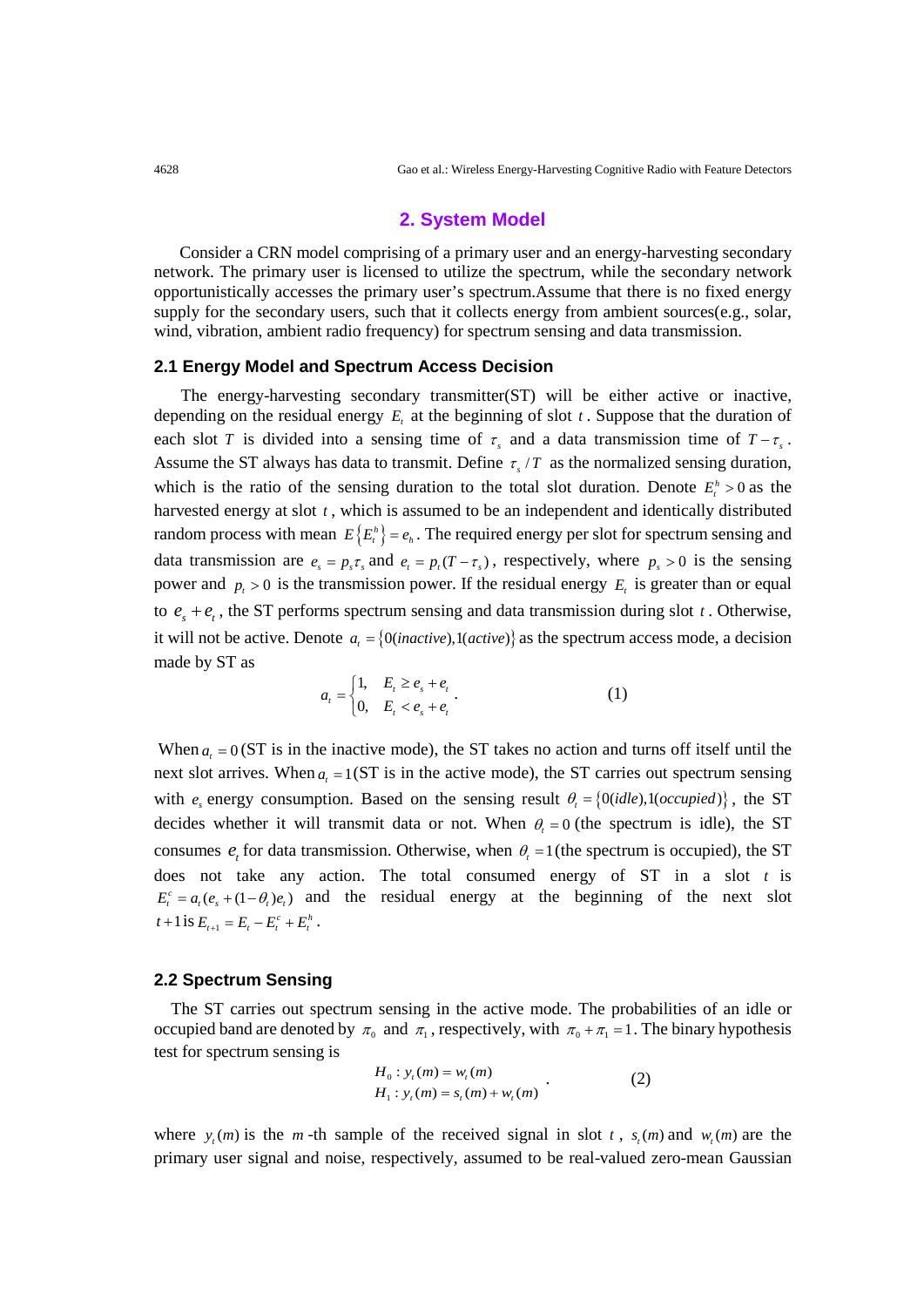random variables with variances  $\sigma_p^2$  and  $\sigma_w^2$ , respectively. Denote  $f_s$  as the sampling frequency. Then, the number of samples is  $N = \tau_{s} f_{s}$ . The ST detects the presence of the primary signal using different detectors. Their probabilities of false alarm and detection under two hypotheses are discussed as follows.

For energy detector (EG), the probability of false alarm  $P_{FA}^{EG}$  and the probability of detection  $P<sub>p</sub><sup>EG</sup>$  were derived as

$$
P_{FA}^{EG}(\tau_s, \gamma_{EG}) \approx Q \left( (\gamma_{EG} - 1) \sqrt{\frac{\tau_s f_s}{2}} \right)
$$
(3).  

$$
P_D^{EG}(\tau_s, \gamma_{EG}) \approx Q \left( \frac{\gamma_{EG}}{SNR_p + 1} - 1 \right) \sqrt{\frac{\tau_s f_s}{2}}
$$
(4)

respectively, where  $\gamma_{EG}$  is the detection threshold,  $SNR_p = \sigma_p^2 / \sigma_w^2$  is the received signal-to-noise ratio(SNR) of the primary user,  $Q(x) = \frac{1}{\sqrt{2\pi}} \int_{x}^{+\infty} e^{-u^2/2}$  $Q(x) = \frac{1}{\sqrt{2\pi}} \int_{x}^{x} e^{-u^{2}/2} du$  is the Gaussian *Q* function.

For the EME detector, the probability of false alarm  $P_{FA}^{EME}$  and the probability of detection  $P_D^{\text{EME}}$  are given by

$$
P_{FA}^{\text{EME}}(\tau_s, \gamma_{\text{EME}}) \approx Q \left( \frac{\gamma_{\text{EME}} (\sqrt{\tau_s f_s} - \sqrt{L})^2 - \tau_s f_s}{\sqrt{2\tau_s f_s}} \right)
$$
(5)  

$$
P_D^{\text{EME}}(\tau_s, \gamma_{\text{EME}}) \approx Q \left( \frac{\gamma_{\text{EME}} \left( \rho_{\min} + \frac{\sigma_w^2}{\sqrt{\tau_s f_s}} (\sqrt{\tau_s f_s} - \sqrt{L}) \right) - \frac{T_r(R_s)}{L} - \sigma_w^2}{\sqrt{\tau_s f_s} \sigma_w^2} \right)
$$
(6)

respectively, where  $\gamma_{\text{EME}}$  is the detection threshold, *L* is the smoothing factor,  $\bar{R}_{s}$  is the covariance matrix of  $s(m)$ ,  $\rho_{min}$  is the minimum eigenvalues of  $\overline{R}_s$  and  $T_r(R_s)$  is the trace of  $\vec{R}_s$  .

For the COV detector, the probability of false alarm  $P_{FA}^{\text{cov}}$  and the probability of detection  $P_D^{\text{cov}}$  are given by

$$
P_{FA}^{\text{cov}}(\tau_s, \gamma_{\text{cov}}) \approx 1 - Q \left( \frac{\frac{1}{\gamma_{\text{cov}}} \left( 1 + (L - 1) \sqrt{\frac{2}{\tau_s f_s}} - 1 \right)}{\sqrt{\frac{2}{\tau_s f_s}}} \right)
$$
(7)  

$$
P_D^{\text{cov}}(\tau_s, \gamma_{\text{cov}}) \approx 1 - Q \left( \frac{\frac{1}{\gamma_{\text{cov}}} + \frac{\gamma_L \sigma_p^2}{\gamma_{\text{cov}} (\sigma_p^2 + \sigma_w^2)} - 1}{\sqrt{\frac{2}{\tau_s f_s}}} \right)
$$
(8)

respectively, where  $\gamma_{\text{cov}}$  is the detection threshold and  $\gamma_L = (2/L)\sum_{l=0}^{L-1} (L-l) |E[s(m)s(m-l)] / \sigma_k^2$  $\gamma_L = (2/L) \sum_{l=0}^{L-1} (L-l) \Big| E\big[s(m)s(m-l)\big] / \sigma_p^2$  $= (2/L)\sum_{l=0}^{L-1} (L-l) \Big| E[s(m)s(m-l)]/\sigma_p^2\Big|$ . Next, we derive the performances of energy harvesting CRNs using these detectors.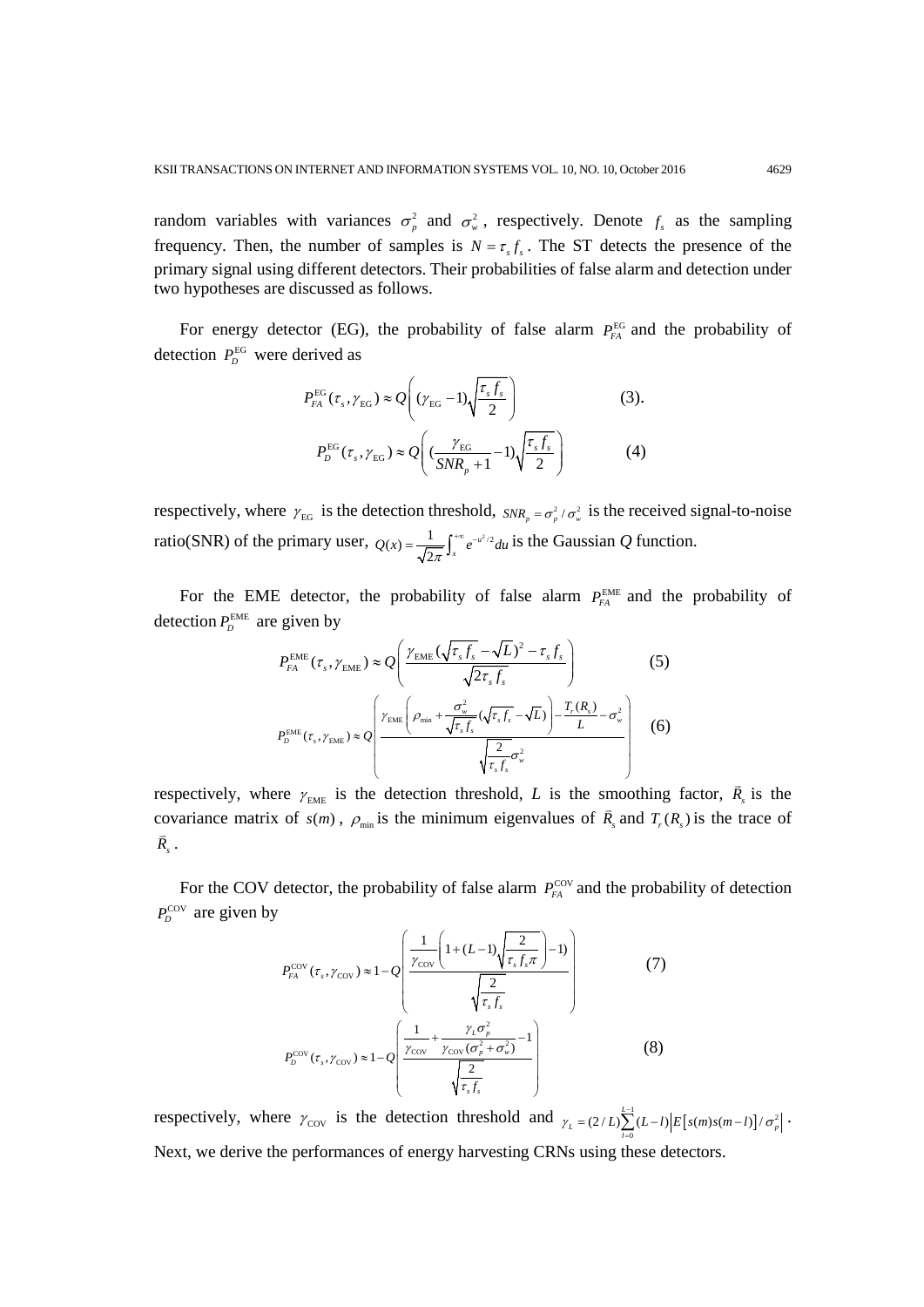#### **3. Performance Comparison**

The aim of the ST is to transmit data successfully under the energy causality constraint, while the probability of collision should be below a target probability to guarantee the QoS of primary user. From the discussion above, it is shown that the sensing duration depends on the spectrum access mode decision and spectrum sensing performance. Thus, its effect on system performance needs to be investigated further.

#### **3.1 Active Probability**

Consider the fact that the active probability is limited by the energy causality constraint. Thus, the harvested energy should be no less than the consumed energy. Otherwise, the average throughput will be degraded when ST enters into the inactive mode.

The active probability for EG can be derived as

$$
P_a^{\text{EG}}(\tau_s, \gamma_{\text{EG}}, e_h) = \min(1, \lambda_{\text{EG}}(\tau_s, \gamma_{\text{EG}}, e_h))
$$
(9)  

$$
\lambda_{\text{EG}}(\tau_s, \gamma_{\text{EG}}, e_h) = \frac{e_h}{p_s \tau_s + p_t (T - \tau_s) \{ (1 - P_{FA}^{\text{EG}}(\tau_s, \gamma_{\text{EG}})) \pi_0 + (1 - P_D^{\text{EG}}(\tau_s, \gamma_{\text{EG}})) \pi_1 \}}
$$
(10)

being the ratio of the average harvested energy to the average energy consumption.

We can see that the harvested energy is independent of  $\tau<sub>s</sub>$  while the consumed energy depends on  $\tau_s$ . Thus, for a given  $e_h$ , according to  $\lambda_{\rm EG}(\tau_s, \gamma_{\rm EG}, e_h)$ , there exists three operating regions of ST as follows:

- a) The system operates in energy-surplus region:  $\lambda_{EG}(\tau_s, \gamma_{EG}, e_h) > 1$ . The set of sensing durations in this region is  $T_s = \{\tau | \lambda_{\text{EG}}(\tau_s, \gamma_{\text{EG}}, e_h) > 1 \}.$
- b) The system operates in the energy-equilibrium region:  $\lambda_{EG}(\tau_s, \gamma_{EG}, e_h) = 1$ . The set of sensing durations in this region is  $T_e = \{ \tau | \lambda_{\text{EG}}(\tau_s, \gamma_{\text{EG}}, e_h) = 1 \}.$
- c) The system operates in the energy-deficit region:  $\lambda_{EG}(\tau_s, \gamma_{EG}, e_h) < 1$ . The set of sensing durations in this region is  $T_d = \{ \tau | \lambda_{\text{EG}}(\tau_s, \gamma_{\text{EG}}, e_h) < 1 \}.$

When  $\lambda_{EG}(\tau_s, \gamma_{EG}, e_h) > 1$ , the average harvested energy is greater than consumed energy,  $P_a^{\text{EG}}(\tau_s, \gamma_{\text{EG}}, e_h) = 1$ . This means that the system always executes opportunistic spectrum access, since it has enough energy for spectrum access. On the other hand, when  $\lambda_{EG}(\tau_s, \gamma_{EG}, e_h) < 1$ ,  $P_a^{\text{EG}}(\tau_s, \gamma_{\text{EG}}, e_h) = \lambda_{\text{EG}}(\tau_s, \gamma_{\text{EG}}, e_h)$ , which means the ST should stay in the inactive mode and suffers from energy shortage for most time slots. When  $\lambda_{EG}(\tau_s, \gamma_{EG}, e_h) = 1$ , the ST is consuming as much energy as what it has harvested on average, so it remains in active mode all the time. For the EME and COV detectors, there are also three operating regions of ST with similar characteristics as EG by replacing the subscript 'EG' with 'EME' and 'COV', respectively, in the  $\lambda_{\text{EG}}(\tau_s, \gamma_{\text{EG}}, e_h)$ .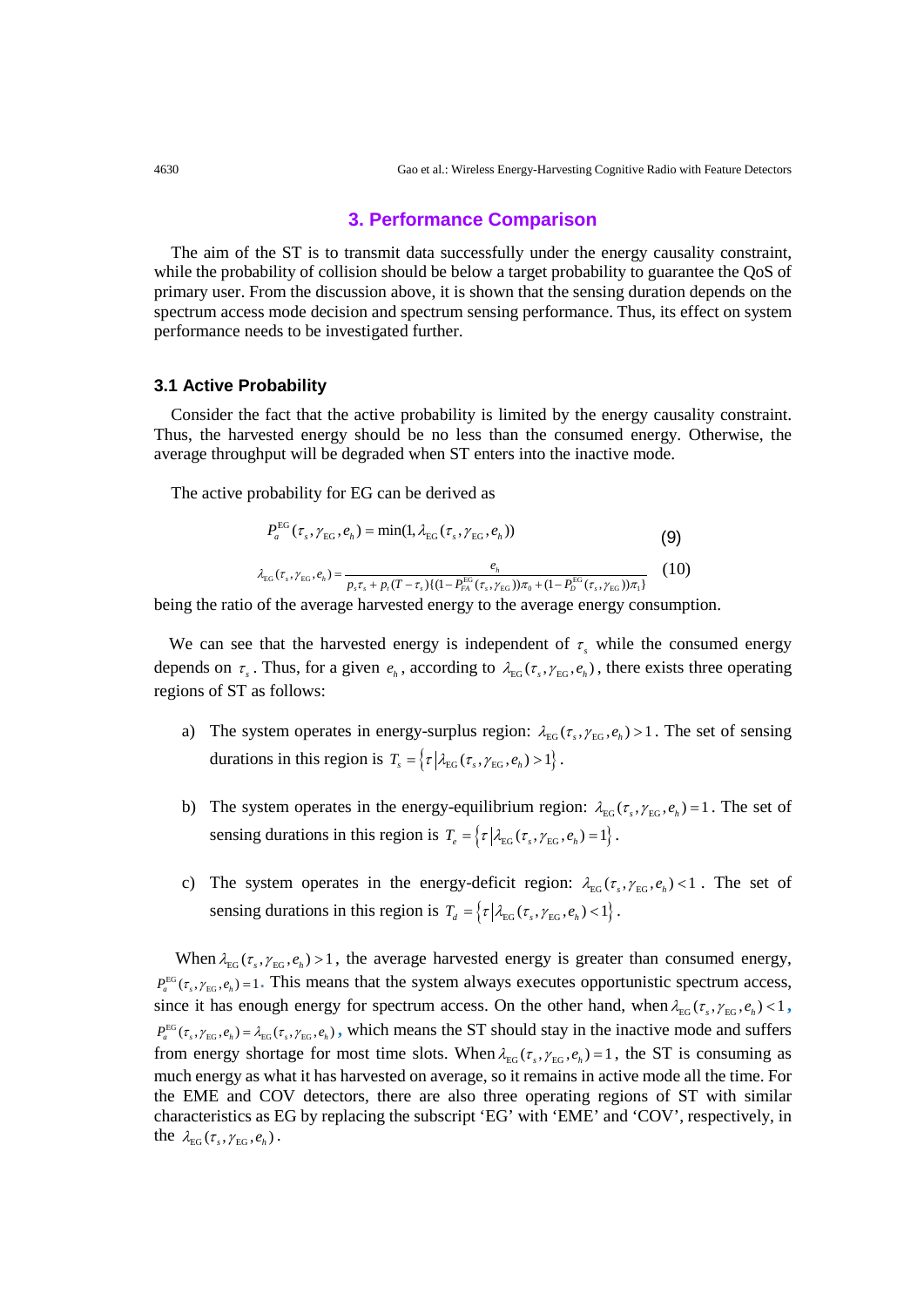## **3.2 Availability and Collision Probability**

Compared with energy-unconstrained CRN, the performances of the energy-harvesting CR system are affected by the energy causality constraint and spectrum sensing performance. This means that we have to define new performance metrics, namely, the availability probability and the collision probability.

The probability that the ST accesses the idle spectrum and can transmit data without interference is called the availability probability. The probability that the ST accesses the occupied spectrum and its signal will be colliding with the primary signal is called the collision probability.

For EG, the availability probability can be expressed as  $P_{v}^{\text{EG}}(\tau_s, \gamma_{\text{EG}}, e_h) = P_{a}^{\text{EG}}(\tau_s, \gamma_{\text{EG}}, e_h) (1 - P_{FA}^{\text{EG}}(\tau_s, \gamma_{\text{EG}}))$  (11)

Also, the collision probability for EG is given by

 $P_c^{EG}(\tau_{\rm c}, \gamma_{\rm FG}, e_{\rm b}) = P_a^{EG}(\tau_{\rm c}, \gamma_{\rm FG}, e_{\rm b}) (1 - P_D^{EG}(\tau_{\rm c}, \gamma_{\rm FG}))$  (12)

 Using similar methods, one can have these probabilities for the EME and COV detectors as  $P_a^{\text{EME}}(\tau_s, \gamma_{\text{EME}}, e_h) = \min(1, \lambda_{\text{EME}}(\tau_s, \gamma_{\text{EME}}, e_h))$  (13)

where

$$
\lambda_{\text{EME}}(\tau_s, \gamma_{\text{EME}}, e_h) = \frac{e_h}{p_s \tau_s + p_t (T - \tau_s) \{ (1 - P_{FA}^{\text{EME}}(\tau_s, \gamma_{\text{EME}})) \pi_0 + (1 - P_D^{\text{EME}}(\tau_s, \gamma_{\text{EME}})) \pi_1 \}}
$$
(14)

$$
P_{\nu}^{\text{EME}}(\tau_s, \gamma_{\text{EME}}, e_h) = P_a^{\text{EME}}(\tau_s, \gamma_{\text{EME}}, e_h) (1 - P_{FA}^{\text{EME}}(\tau_s, \gamma_{\text{EME}})) \tag{15}
$$

$$
P_c^{\text{EME}}(\tau_s, \gamma_{\text{EME}}, e_h) = P_a^{\text{EME}}(\tau_s, \gamma_{\text{EME}}, e_h)(1 - P_D^{\text{EME}}(\tau_s, \gamma_{\text{EME}})) \tag{16}
$$

$$
P_a^{\text{COV}}(\tau_s, \gamma_{\text{COV}}, e_h) = \min(1, \lambda_{\text{COV}}(\tau_s, \gamma_{\text{COV}}, e_h))
$$
\n(17)

where

$$
\lambda_{\text{cov}}(\tau_s, \gamma_{\text{cov}}, e_h) = \frac{e_h}{p_s \tau_s + p_t (T - \tau_s) \{ (1 - P_{FA}^{\text{cov}}(\tau_s, \gamma_{\text{cov}})) \pi_0 + (1 - P_D^{\text{cov}}(\tau_s, \gamma_{\text{cov}})) \pi_1 \}} \tag{18}
$$
\n
$$
P_{\nu}^{\text{COV}}(\tau_s, \gamma_{\text{COV}}, e_h) = P_a^{\text{COV}}(\tau_s, \gamma_{\text{COV}}, e_h) (1 - P_{FA}^{\text{COV}}(\tau_s, \gamma_{\text{COV}})) \tag{19}
$$

$$
P_c^{\text{cov}}(\tau_s, \gamma_{\text{cov}}, e_h) = P_a^{\text{cov}}(\tau_s, \gamma_{\text{cov}}, e_h)(1 - P_D^{\text{cov}}(\tau_s, \gamma_{\text{cov}})).
$$
 (20)

#### **3.3 Average throughput**

In the energy-harvesting CR system, the average throughput for EG can be expressed as  $R_{\text{EG}}(\tau_s, \gamma_{\text{EG}}, e_h) = P_a^{\text{EG}}(\tau_s, \gamma_{\text{EG}}, e_h) R_a^{\text{EG}}(\tau_s, \gamma_{\text{EG}})$  (21)

$$
R_{u}^{\text{EG}}(\tau_{s}, \gamma_{\text{EG}}) = \frac{T - \tau_{s}}{T}((1 - P_{_{FA}}^{\text{EG}}(\tau_{s}, \gamma_{\text{EG}}))\pi_{0} + (1 - P_{_{D}}^{\text{EG}}(\tau_{s}, \gamma_{\text{EG}}))\pi_{1})C_{0} \quad (22)
$$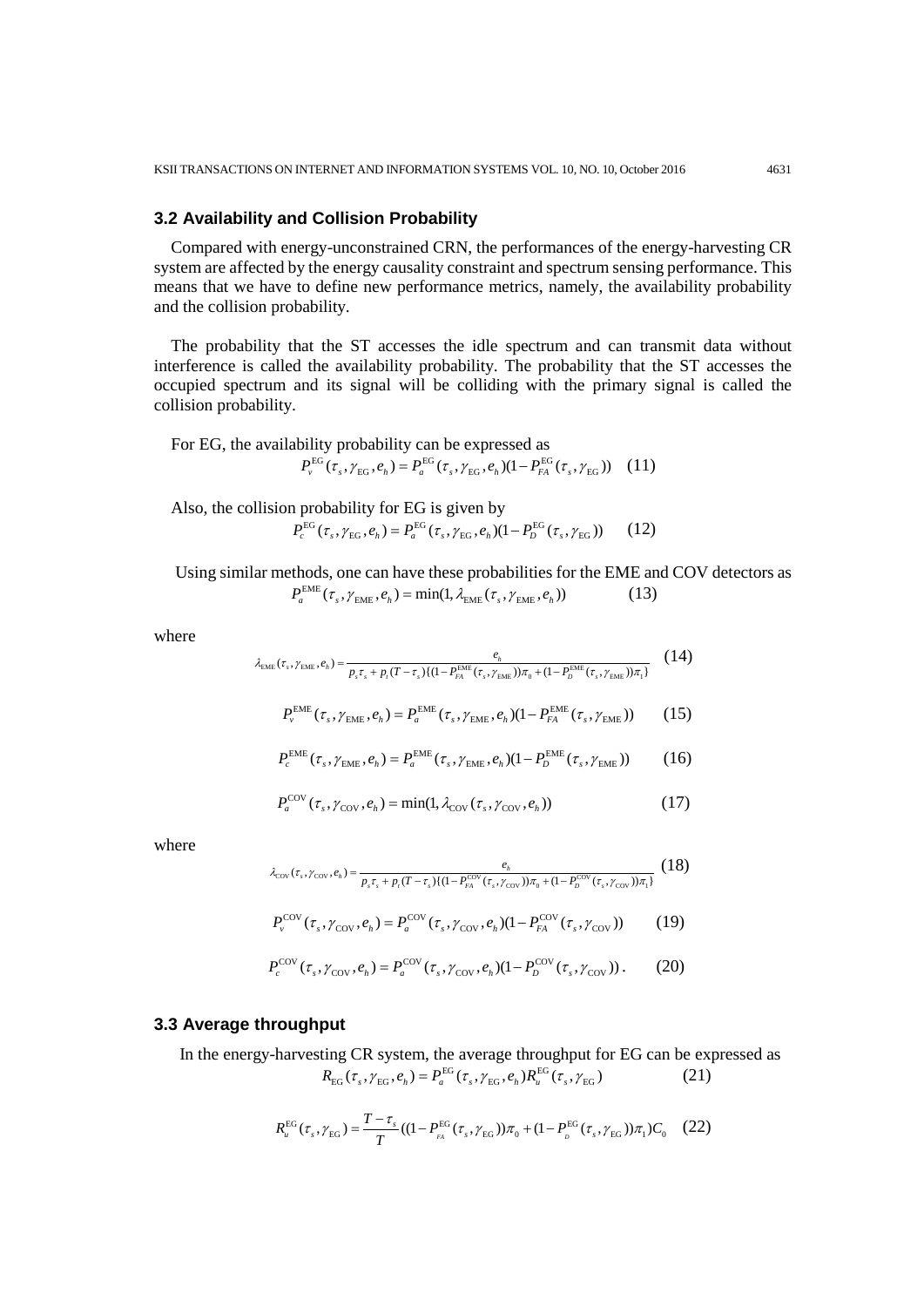refers to the average throughput of an energy-unconstrained CRN,  $C_0 = \log(1 + SNR_s)$  and  $SNR_s$ indicates the secondary *SNR*.

For the EME and COV detectors, their average throughputs can be obtained by using the similar methods as

$$
R_{\text{EME}}(\tau_s, \gamma_{\text{EME}}, e_h) = P_a^{\text{EME}}(\tau_s, \gamma_{\text{EME}}, e_h) R_u^{\text{EME}}(\tau_s, \gamma_{\text{EME}})
$$
(23)

$$
R_{u}^{\text{EME}}(\tau_{s}, \gamma_{\text{EME}}) = \frac{T - \tau_{s}}{T}((1 - P_{\text{PA}}^{\text{EME}}(\tau_{s}, \gamma_{\text{EME}}))\pi_{0} + (1 - P_{b}^{\text{EME}}(\tau_{s}, \gamma_{\text{EME}}))\pi_{1})C_{0}
$$
(24)

$$
R_{\rm cov}(\tau_s, \gamma_{\rm cov}, e_h) = P_a^{\rm cov}(\tau_s, \gamma_{\rm cov}, e_h) R_u^{\rm cov}(\tau_s, \gamma_{\rm cov})
$$
 (25)

$$
R_{u}^{\text{cov}}(\tau_{s}, \gamma_{\text{cov}}) = \frac{T - \tau_{s}}{T}((1 - P_{\text{PA}}^{\text{cov}}(\tau_{s}, \gamma_{\text{cov}}))\pi_{0} + (1 - P_{\text{D}}^{\text{cov}}(\tau_{s}, \gamma_{\text{cov}}))\pi_{1})C_{0}. (26)
$$

## **4. Optimal sensing duration policy**

In order to maximize the average throughput of energy harvesting CR system, the optimal sensing duration needs to be designed under energy causality constraint and the collision constraint simultaneously. The derivation can be obtained following the method in  $[7] - [10]$ and therefore is not presented here to focus on the discussion instead.

## **4.1 Minimum Feasible Sensing Duration under Collision Constraint**

The minimum feasible sensing duration, denoted as  $\tau_c^{EG}(\gamma_{EG}, e_h)$  for EG, is the minimum boundary element of a feasible set that satisfies the equality of the collision constraint and can be given by

$$
\tau_c^{\text{EG}}(\gamma_{\text{EG}}, e_h) = \begin{cases}\n0, & \overline{P}_c > \max_{\tau_s} \left\{ P_c^{\text{EG}}(\tau_s, \gamma_{\text{EG}}, e_h) \right\} \\
\{\phi\}, & \overline{P}_c < \min_{\tau_s} \left\{ P_c^{\text{EG}}(\tau_s, \gamma_{\text{EG}}, e_h) \right\} \\
P_c^{-1}(\overline{P}_c, \gamma_{\text{EG}}, e_h), & otherwise\n\end{cases}
$$
\n(27)

where  $P_c^{-1}(\cdot, \gamma_{\text{EG}}, e_h)$  is the inverse of  $P_c(\cdot, \gamma_{\text{EG}}, e_h)$  and  $\overline{P}_c$  is the target collision probability.

For the EME and COV detectors, their definitions can be obtained by

$$
\tau_c^{\text{EME}}(\gamma_{\text{EME}}, e_h) = \begin{cases}\n0, & \overline{P}_c > \max_{\tau_s} \left\{ P_c^{\text{EME}}(\tau_s, \gamma_{\text{EME}}, e_h) \right\} \\
\{\phi\}, & \overline{P}_c < \min_{\tau_s} \left\{ P_c^{\text{EME}}(\tau_s, \gamma_{\text{EME}}, e_h) \right\} \\
P_c^{-1}(\overline{P}_c, \gamma_{\text{EME}}, e_h), & otherwise\n\end{cases}
$$
\n(28)

where  $P_c^{-1}(\cdot, \gamma_{\text{EME}}, e_h)$  is the inverse of  $P_c(\cdot, \gamma_{\text{EME}}, e_h)$  and  $\overline{P}_c$  is the target collision probability.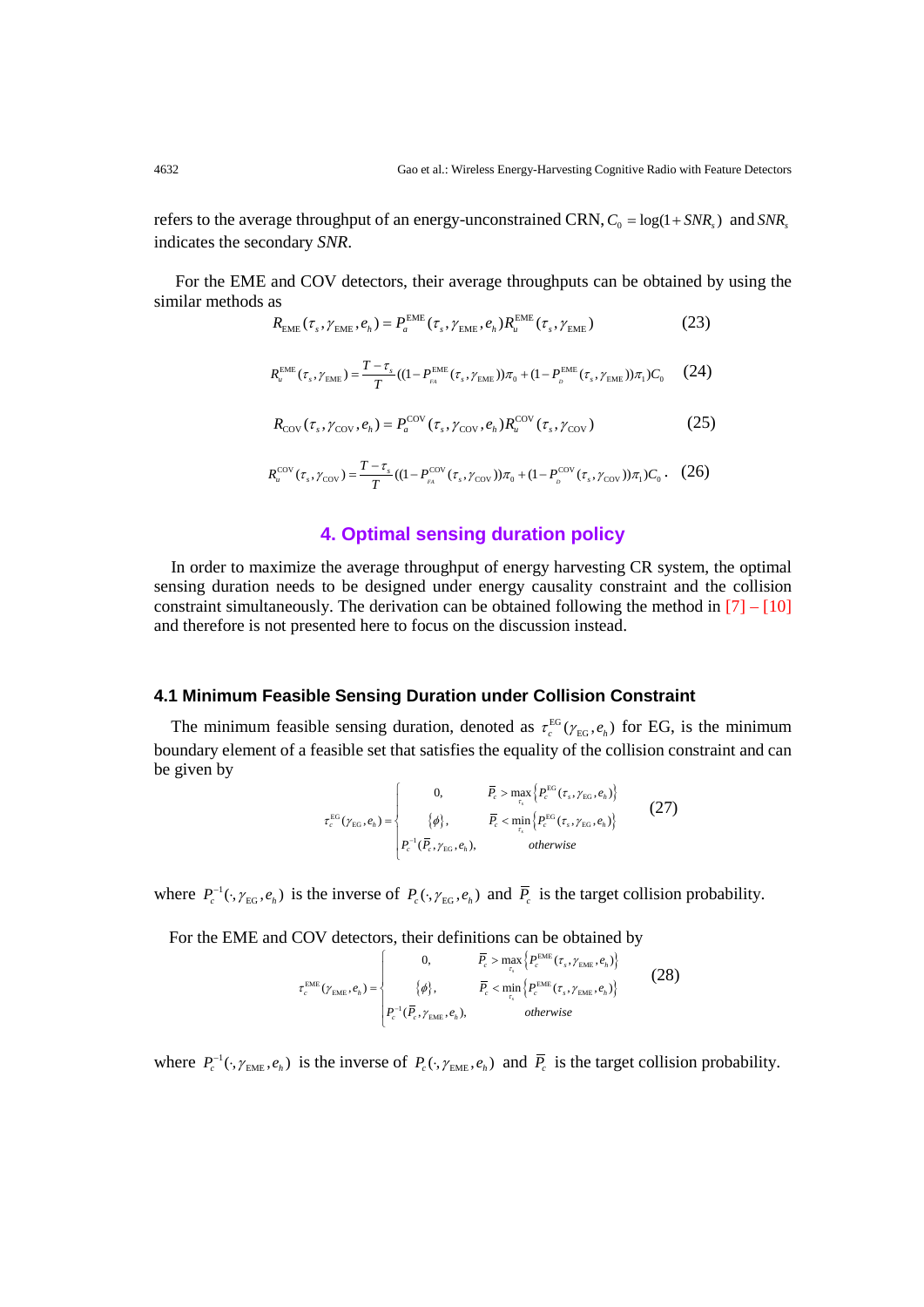$$
\tau_c^{\text{cov}}(\gamma_{\text{cov}}, e_h) = \begin{cases}\n0, & \overline{P}_c > \max_{\tau_s} \left\{ P_c^{\text{cov}}(\tau_s, \gamma_{\text{cov}}, e_h) \right\} \\
\{\phi\}, & \overline{P}_c < \min_{\tau_s} \left\{ P_c^{\text{cov}}(\tau_s, \gamma_{\text{cov}}, e_h) \right\} \\
P_c^{-1}(\overline{P}_c, \gamma_{\text{cov}}, e_h), & otherwise\n\end{cases}
$$
\n(29)

where  $P_c^{-1}(\cdot, \gamma_{\text{cov}}, e_h)$  is the inverse of  $P_c(\cdot, \gamma_{\text{cov}}, e_h)$  and  $\overline{P}_c$  is the target collision probability.

# **4.2 Minimum Energy-Equilibrium Sensing Duration under Energy Causality Constraint**

It is worth noting that the average throughput is degrading with the sensing duration in energy-deficit region. So the sensing duration should be adjusted to the energy-equilibrium region in order to avoid performance degradation. The minimum energy equilibrium sensing duration, denoted as  $\tau_e^{EG}(\gamma_{EG}, e_h)$  for EG, is the minimum element of the energy-equilibrium set larger than or equal to  $\tau_c^{\text{EG}}(\gamma_{\text{EG}}, e_h)$ . It is derived as

$$
\tau_e^{\text{EG}}(\gamma_{\text{EG}}, e_h) = \min \left\{ 1_{\left\{ \lambda_{\text{EG}}^{-1} (1, \gamma_{\text{EG}}, e_h) > \tau_e^{\text{EG}}(\gamma_{\text{EG}}, e_h) \right\}} \lambda_{\text{EG}}^{-1} (1, \gamma_{\text{EG}}, e_h) \right\}
$$
(30)

where  $\lambda_{\text{EG}}^{-1}(\cdot, \gamma_{\text{EG}}, e_h)$  is the inverse of  $\lambda_{\text{EG}}(\cdot, \gamma_{\text{EG}}, e_h)$  and  $\tau_c^{\text{EG}}(\gamma_{\text{EG}}, e_h)$  is denoted in (27).

For the EME and COV detectors, their definitions can be derived by

$$
\tau_e^{\text{EME}}(\gamma_{\text{EME}}, e_h) = \min \left\{ \mathbb{1}_{\left\{ \lambda_{\text{EME}}^{-1}(1, \gamma_{\text{EME}}, e_h) > \tau_e^{\text{EME}}(\gamma_{\text{EME}}, e_h) \right\}} \lambda_{\text{EME}}^{-1}(1, \gamma_{\text{EME}}, e_h) \right\}
$$
(31)

where  $\lambda_{\text{EME}}^{-1}(\cdot, \gamma_{\text{EME}}, e_h)$  is the inverse of  $\lambda_{\text{EME}}(\cdot, \gamma_{\text{EME}}, e_h)$  and  $\tau_c^{\text{EME}}(\gamma_{\text{EME}}, e_h)$  is denoted in (28).

$$
\tau_e^{\text{cov}}(\gamma_{\text{cov}}, e_h) = \min \left\{ 1_{\left\{ \lambda_{\text{cov}}^{-1} (1, \gamma_{\text{cov}}, e_h) > \tau_e^{\text{cov}}(\gamma_{\text{cov}}, e_h) \right\}} \lambda_{\text{cov}}^{-1} (1, \gamma_{\text{cov}}, e_h) \right\}
$$
(32)

where  $\lambda_{\text{cov}}^{-1}(\cdot, \gamma_{\text{cov}}, e_h)$  is the inverse of  $\lambda_{\text{cov}}(\cdot, \gamma_{\text{cov}}, e_h)$  and  $\tau_c^{\text{cov}}(\gamma_{\text{cov}}, e_h)$  is denoted in (29).

#### **4.3 Solution to Optimization Problem for Throughput Maximization**

Combining the discussions in parts *4.1* and *4.2*, the candidate for the solution of sensing duration for EG is  $\tau_c^{EG}(\gamma_{EG}, e_h) \leq \tau_s \leq \tau_e^{EG}(\gamma_{EG}, e_h)$ . If this solution belongs to  $T_d$ , the optimal duration is set to  $\tau_c^{EG}(\gamma_{EG}, e_h)$  so that the average throughput will not decrease. Otherwise, the sensing-throughput tradeoff should be considered jointly. In fact, there exists a maximum point  $\tau_m^{\text{EG}}(\gamma_{\text{EG}}, e_h)$  of  $R_u^{\text{EG}}(\tau_s, \gamma_{\text{EG}})$  from the tradeoff. This  $\tau_m^{\text{EG}}(\gamma_{\text{EG}}, e_h)$  does not vary with  $e_h$ and satisfies the sensing duration that maximizes  $R_{u}^{EG}(\tau_s, \gamma_{EG})$  in energy-unconstrained CRN, i.e.,  $\frac{\partial R_u^{\text{EG}}(\tau_s, \gamma_{\text{EG}})}{2} = 0$ *s*  $R_{\mu }^{\rm EG}(\tau_{_S},\gamma$  $\frac{\partial R_u^{\text{EG}}(\tau_s, \gamma_{\text{EG}})}{\partial \tau_s} = 0$ . Consequently, the optimal sensing duration is determined by comparing three candidates,  $\tau_c^{EG}(\gamma_{EG}, e_h)$ ,  $\tau_m^{EG}(\gamma_{EG}, e_h)$  and  $\tau_e^{EG}(\gamma_{EG}, e_h)$  to achieve the average throughput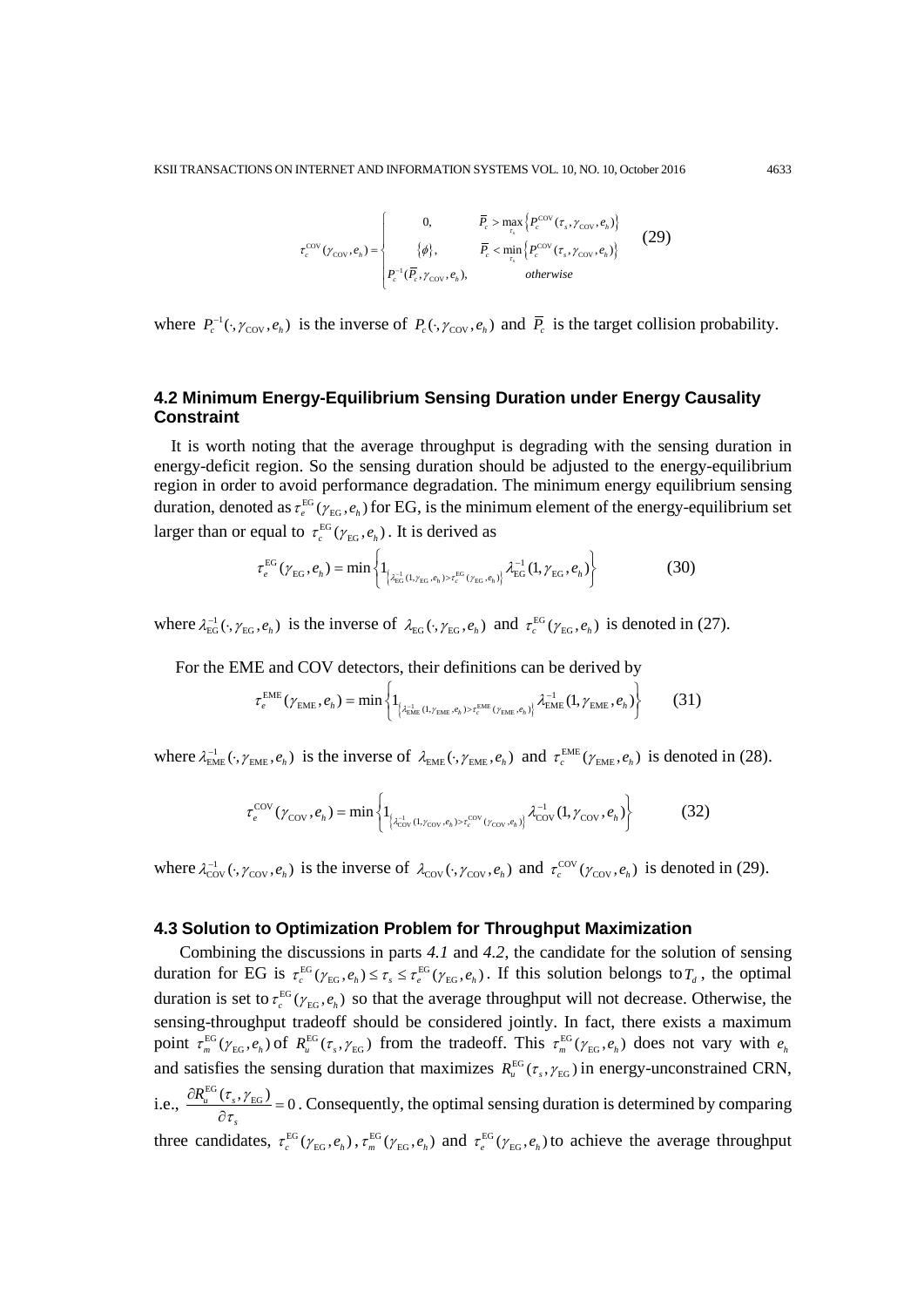maximization.

Thus, for a given sensing threshold, the general expression of optimal sensing duration  $\tau_p^{\text{EG}}(\gamma_{\text{EG}},e_h)$  for EG can be derived as

$$
\tau_p^{\text{EG}}(\gamma_{\text{EG}}, e_h) = \underset{\tau \in \left\{ \tau_c^{\text{EG}}(\gamma_{\text{EG}}, e_h), \tau_m^{\text{EG}}(\gamma_{\text{EG}}, e_h), \tau_c^{\text{EG}}(\gamma_{\text{EG}}, e_h) \right\}}{\arg \max} R_{\text{EG}}(\tau_s, \gamma_{\text{EG}}, e_h)
$$
(33)

The optimal sensing durations for EME and COV detectors are found in a similar way by replacing "EG" in (33) with "EME" and "COV", respectively. They are not repeated here to save space. Their optimal solutions will be discussed in the next section.

### **5. Numerical results and discussion**

In this section, the performances of the feature detectors are compared with the energy detector for energy-harvesting CRN. The system parameters used in the comparison are summarized in **Table 2**. The smoothing factor is chosen to 8 as in [15]. It was shown in the feature detection literature that a larger *L* gives better performance but more complicated detector. Furthermore, since the COV and EME detectors cannot have the sensing duration as 0, we set  $\tau_s$  to  $[T_I,T]$ , where  $T_I=0.001$  is non-zero in our simulation.

| Symbol             | Description          | Value |
|--------------------|----------------------|-------|
| $p_{\rm s}$        | Sensing power        | 110mW |
| $p_{i}$            | Transmit power       | 410mW |
| $\pi_{0}$          | Probability of being | 0.8   |
|                    | idle                 |       |
| $\sigma_w^2$       | Noise power          | 1     |
| $SNR_{\rho}$       | Primary signal SNR   | -15dB |
| $SNR_S$            | <b>Secondary SNR</b> | 20dB  |
| $f_s$              | Sampling frequency   | 1MHz  |
| T                  | Slot duration        | 0.1s  |
| $\overline{P}_{c}$ | collision<br>Target  |       |
|                    | probability          | 0.1   |
|                    | Smoothing factor     | 8     |

**Table 2.** SIMULATION PARAMETERS

**Figs. 1** and **2** compare the average energy consumption versus the normalized sensing duration for the EG and COV detectors with different detection thresholds. **Fig. 1** indicates the average energy consumption for EG when  $\gamma_{EG} = 1.005 \sim 1.01$  from the bottom to the top, and **Fig. 2** shows for COV when  $\gamma_{\text{cov}} = 1.02 \times 1.025$  from the bottom to the top.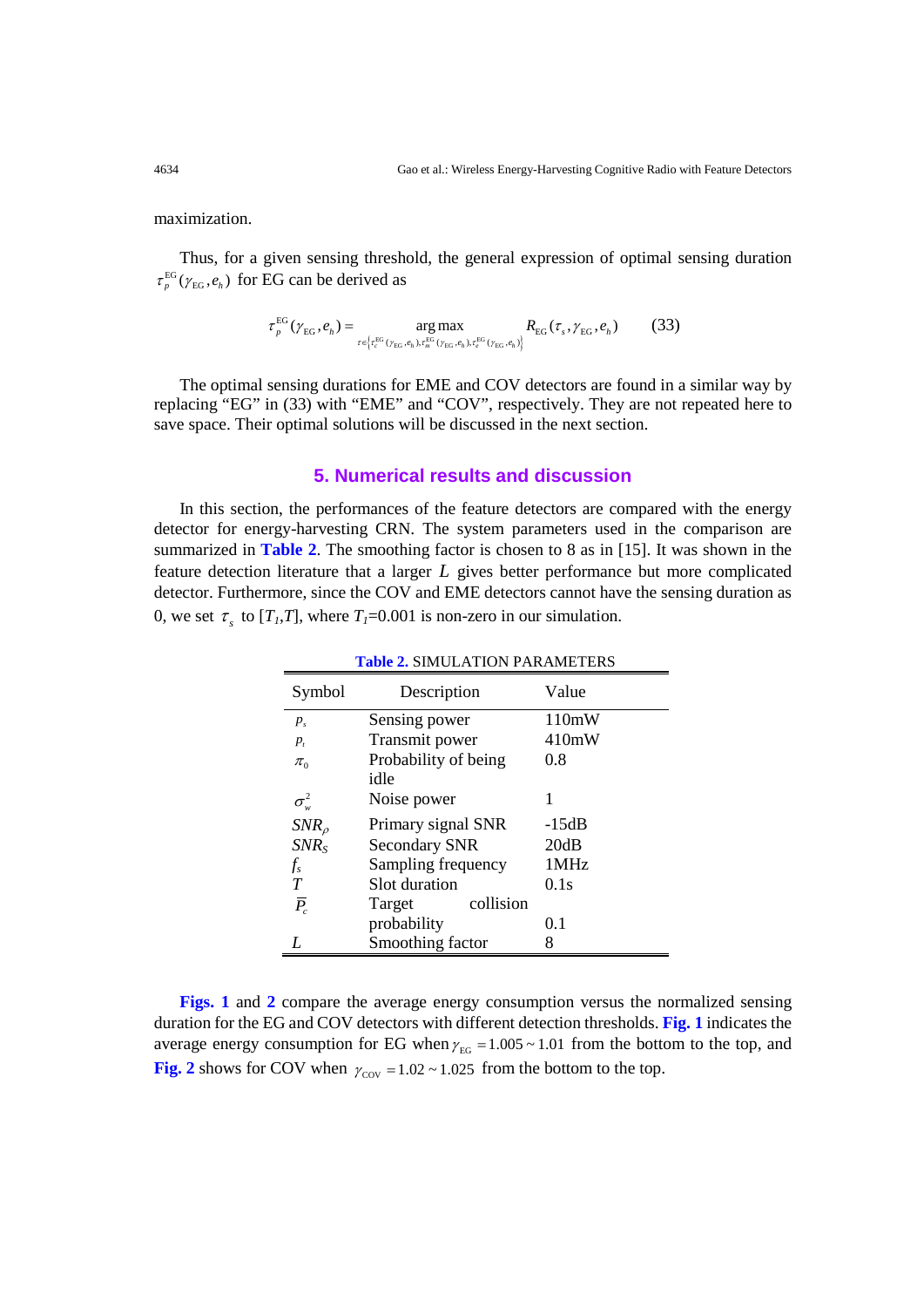

**Fig. 1.** Average energy consumption versus the normalized sensing duration for energy detector with various detection thresholds.



**Fig. 2.** Average energy consumption versus the normalized sensing duration for COV detector with various detection thresholds.

It is shown that more energy is consumed as the detection threshold increases from the bottom to the top. One can see that the energy consumption increases when the sensing duration increases for both detectors. However, if the sensing duration increases further, the consumed energy will be reduced. When  $\tau_s$  is set to the smallest value as 0.001, only nearly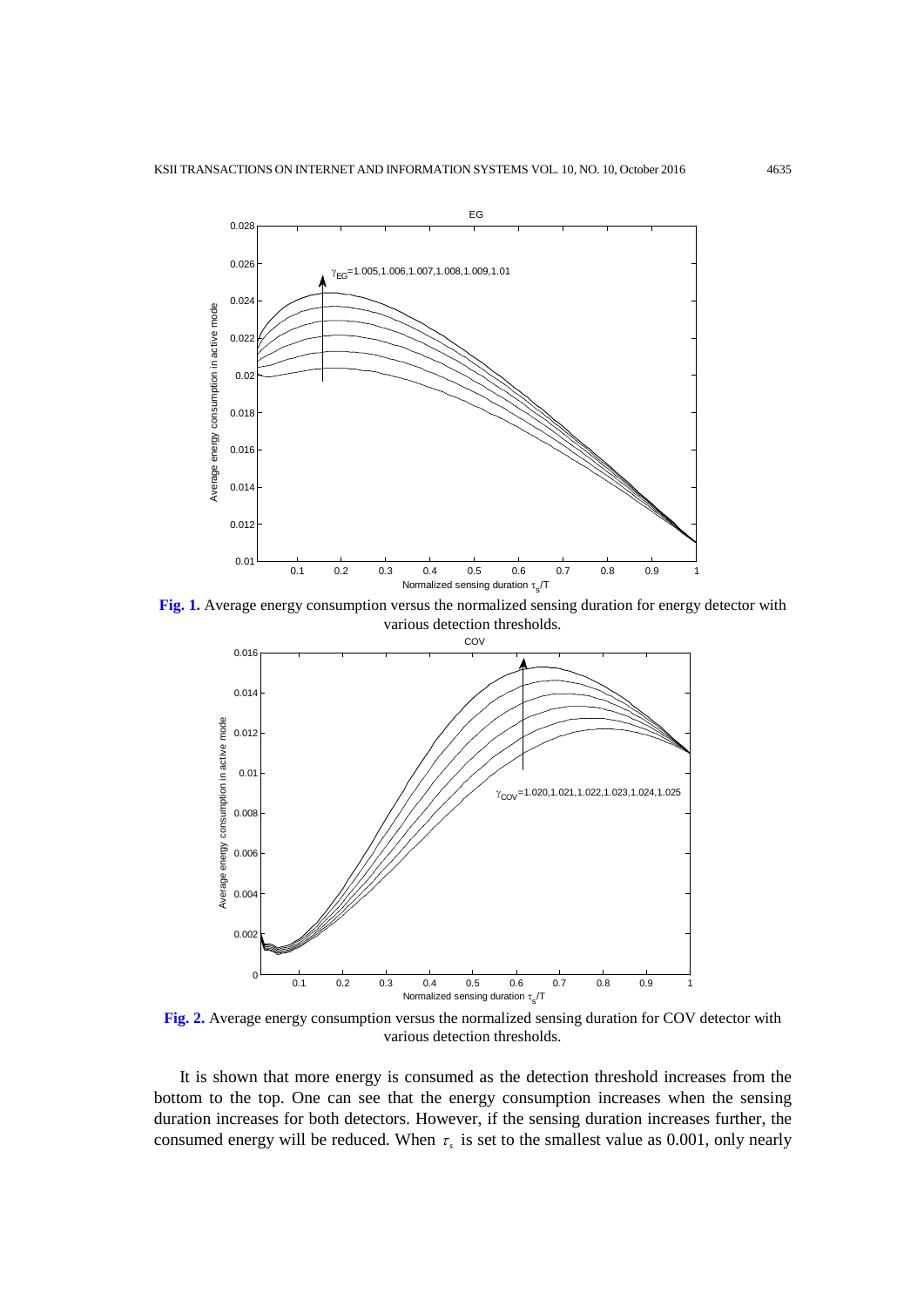0.002J energy is consumed for COV when  $\gamma_{\text{cov}} = 1.02$ , whereas much more energy as 0.02J needs to be consumed for EG when  $\gamma_{EG} = 1.005$ . When  $\tau_s$  reaches the maximum duration, the same energy consumption is  $p_xT = 0.011$  *S* for both detectors. One also sees that the COV detector has a longer sensing duration than the EG detector when it reaches the maximum energy consumption, as the COV detector needs more samples due to its complexity. On the other hand, the maximum energy consumption of the COV detector is smaller than that of the energy detector. For example, when the threshold is 1.025, the maximum energy consumption for the COV detector is about 0.015J with the sensing duration  $\tau_s = 0.066s$ , while when the threshold is 1.01, the maximum energy consumption for the EG is around 0.025J with the sensing duration  $\tau_s = 0.018s$ . For the same reasons, the consumed energy for the EME detector has a similar trend to that of the COV detector, namely, the energy consumption increases with the sensing duration and then decreases. The maximum energy consumption for EME is about 0.018J when  $\tau_s = 0.062s$ . This figure is not shown here for the compactness of the paper.

 In addition to the sensing duration, the sensing threshold is also another important parameter that will affect the performance of energy-harvesting CRN. In order to observe the effect of different sensing thresholds on the energy causality constraint, collision constraint and their tradeoff separately for the three detectors, and therefore to find the optimal sensing duration under different conditions, three exclusive subsets of sensing thresholds are used based on the signal power and noise power. Consequently, the following examples illustrate the relationships between the sensing duration and the system performance corresponding to the sensing threshold.



**Fig. 3.** Average throughput versus the normalized sensing duration when  $0 \le \gamma < \sigma_w^2$ .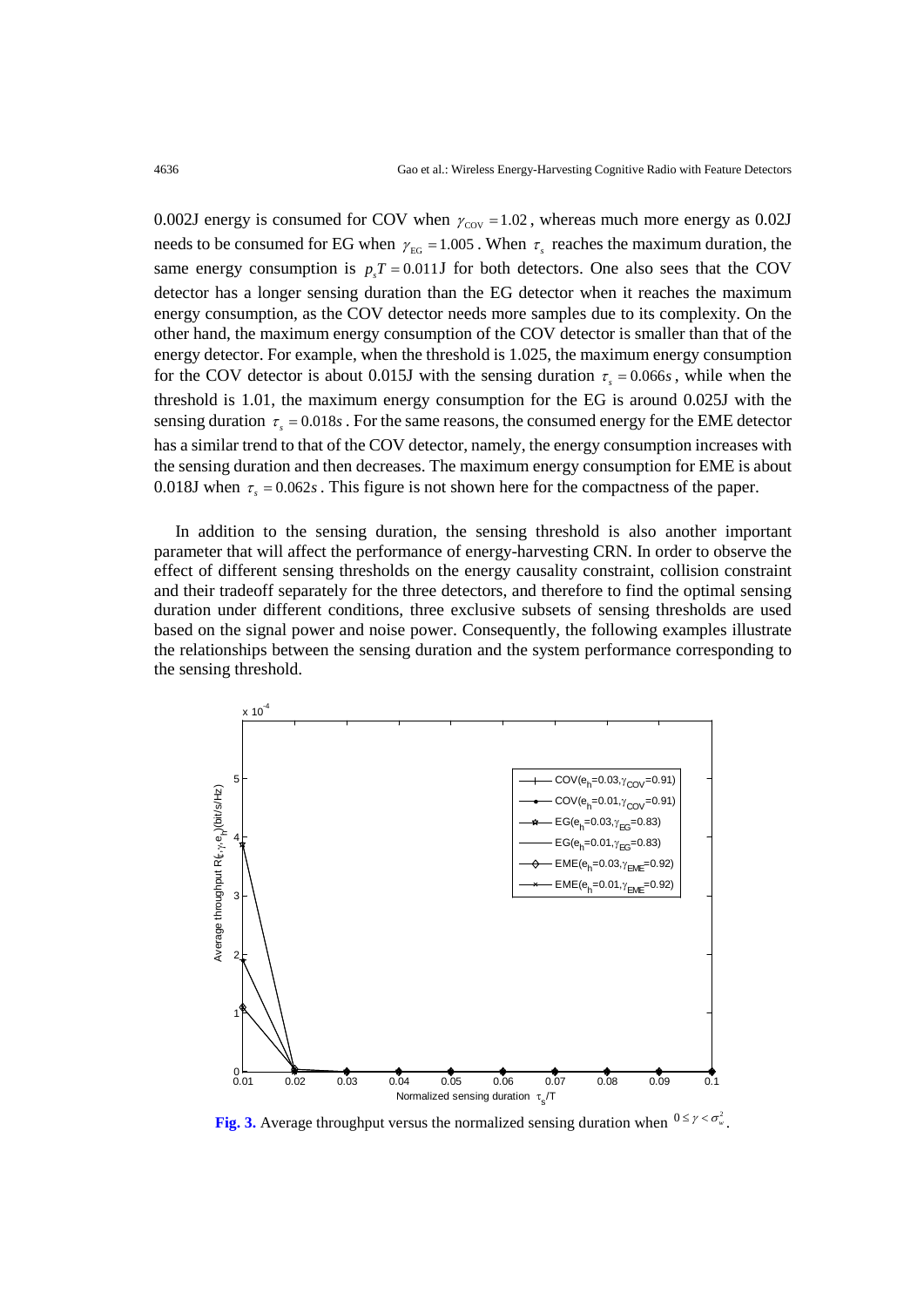

**Fig. 4.** Collision probability versus the normalized sensing duration when  $0 \le \gamma < \sigma_w^2$ .

**Figs. 3** and **4** compare the average throughput and collision probability versus the normalized sensing duration for different detectors when the sensing threshold  $0 \le \gamma < \sigma_w^2$ . Different harvested energy is also considered with respect to the same sensing threshold for any detector. In this case, as the sensing duration increases, the average throughput and collision probability are both small and monotonically decrease. Thus, there is no optimal sensing duration for the three detectors.



**Fig. 5.** Average throughput versus the normalized sensing duration when  $\sigma_w^2 \le \gamma < \sigma_w^2 + \sigma_p^2$ .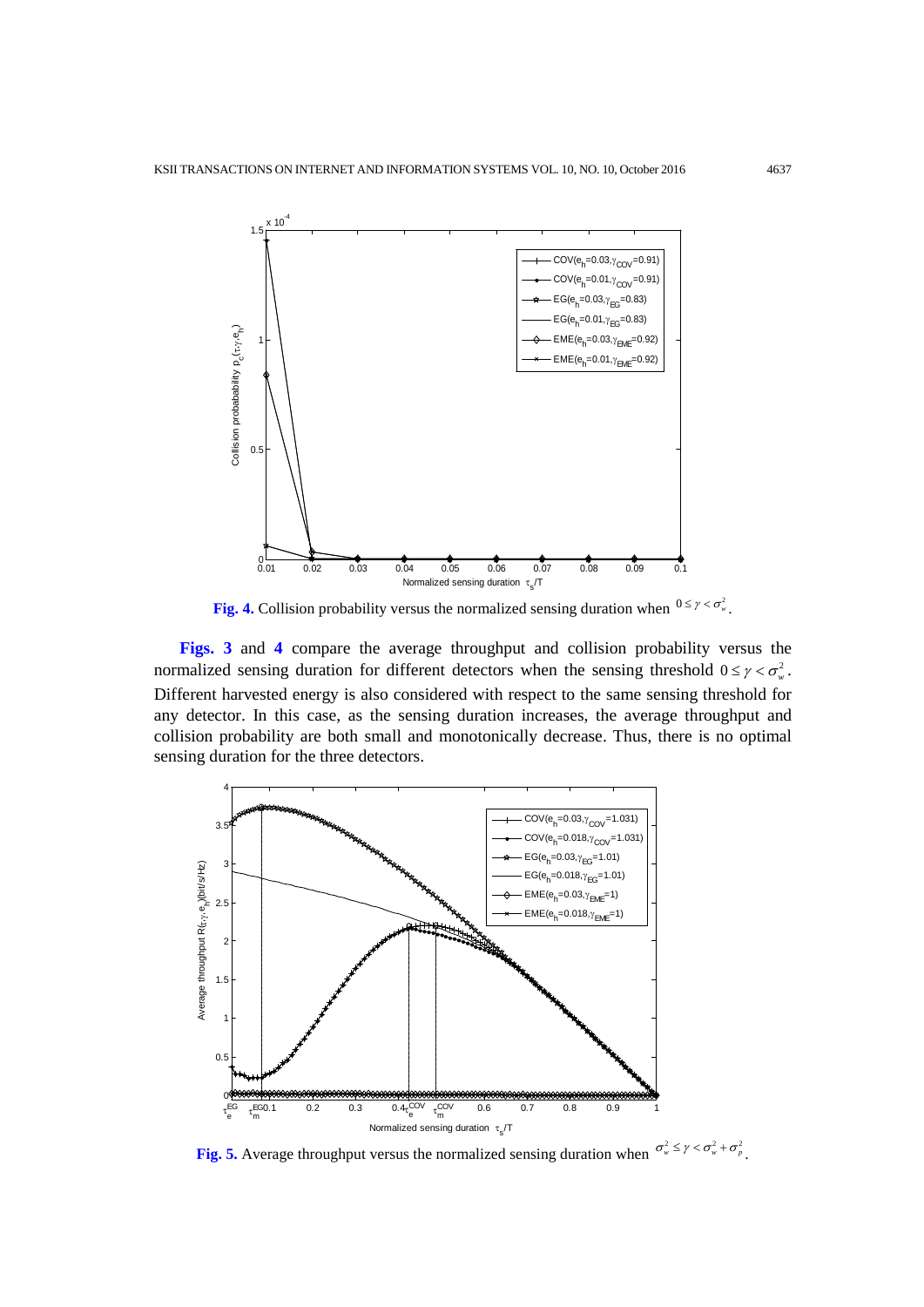

**Fig. 6.** Collision probability versus the normalized sensing duration when  $\sigma_w^2 \le \gamma < \sigma_w^2 + \sigma_p^2$ .

**Figs. 5** and **6** illustrate the average throughput and the collision probability for different detectors when the sensing threshold  $\sigma_w^2 \le \gamma < \sigma_w^2 + \sigma_w^2$ . One can see that the average throughput and the collision probability decrease when the harvested energy decreases. Also, both the EG and COV detectors have a non-zero value of  $\tau_m$  that maximizes the average throughput. For the same average harvested energy, a value of  $\tau_c$  can be found to satisfy the collision constraint for the COV detector and the EG detector, but not for the EME detector due to its small collision probability. Furthermore, if the target collision probability  $\overline{P}_c$  is set to 0.1, when the average harvested energy decreases to the same value of 0.018J,  $\tau_e^{EG}$  is smaller than  $\tau_c^{EG}$  for the EG detector, and  $\tau_c^{COV}$  is larger than  $\tau_c^{COV}$  for the COV detector. Consequently, in order to satisfy the collision constraint, the optimal sensing duration is designed to  $\tau_c^{EG}$  for the EG detector and  $\tau_e^{cov}$  for the COV detector, which indicates that the range of energy-equilibrium region is shorter for the EG detector than the COV detector for a given average harvested energy.

**Figs. 7** and **8** show the average throughput and the collision probability versus the normalized sensing duration for different detectors when the sensing threshold  $\gamma > \sigma_w^2 + \sigma_p^2$ . In this case, all three detectors can achieve the maximum throughput with a non-zero  $\tau_m$ . Compared with the EG detector, both the COV and the EME detectors have larger energy-equilibrium duration. As for the collision probability, it increases as the normalized sensing duration increases for all three detectors. This is because when the sensing threshold is greater than the primary signal power, so the ST considers the spectrum as being idle when it is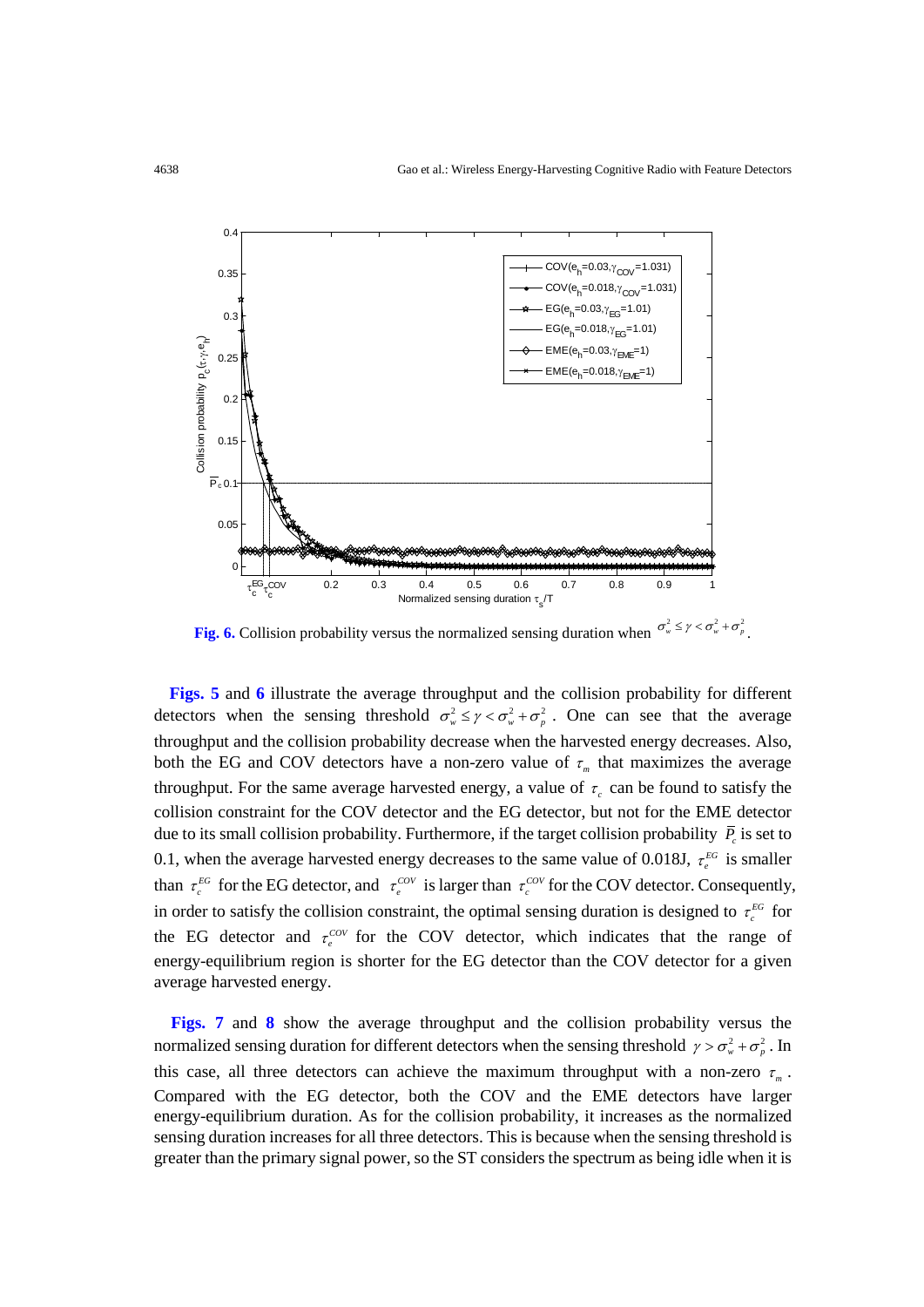

actually being occupied. Thus, this condition is not considered to be reasonable for practical use. This figure identifies this unreasonable condition and therefore is useful.

**Fig. 7.** Average throughput versus the normalized sensing duration when  $\gamma > \sigma_w^2 + \sigma_p^2$ .



**Fig. 8.** Collision probability versus the normalized sensing duration when  $\gamma > \sigma_w^2 + \sigma_p^2$ .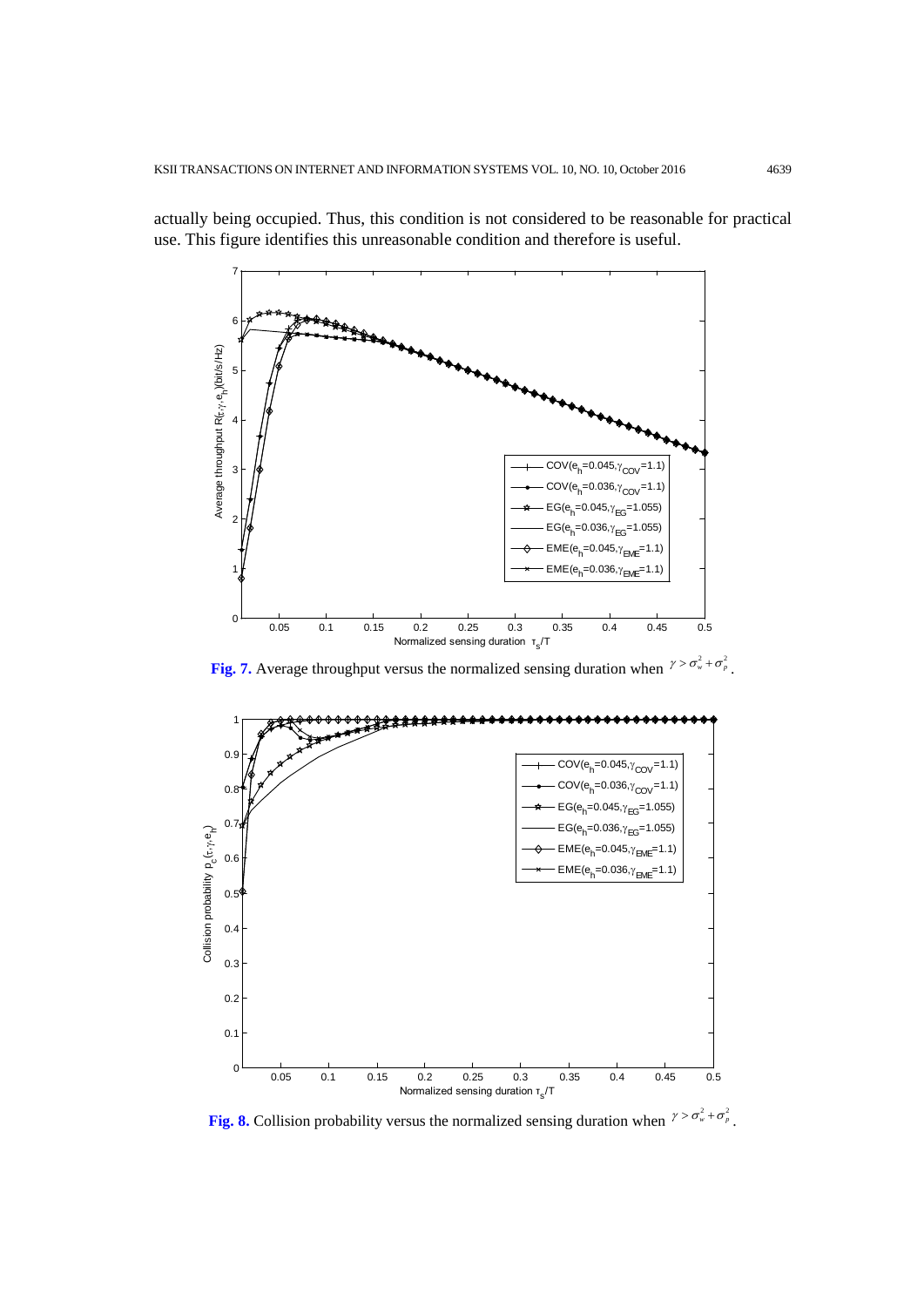The above discussions analyze how the value of  $\gamma$  will affect the throughput performances of different detectors and compare their performances for the same value of  $\gamma$ . Using these discussions, one can also design the detectors by choosing the value of  $\gamma$ according to the following rules. From **Figs. 1** and **2**, the threshold needs to be as large as possible to achieve larger throughput. However, when the threshold is too large, such as in Figs. 7 and 8, the condition becomes unreasonable. Thus, it is preferable to choose a value of threshold in the condition of **Figs. 5** and **6** for a practical system.

# **6. Conclusion**

Two feature-based detectors have been examined and compared with the energy detector for energy harvesting CRN. Numerical examples show that the optimal sensing duration can be derived only for an appropriate sensing threshold. Compared with energy detector, there is no optimal sensing duration for the EME detector due to its poor sensing performance. However, for a reasonable sensing threshold, considering the COV detector usually outperforms the energy detector, the range of energy-equilibrium region is longer than the EG detector for a given average harvested energy.

## **References**

- [1] Y. He, X. Cheng, W. Peng, G.L. Stuber, "A survey of energy harvesting communications: models and offline optimal policies," *IEEE Commun. Mag*., vol. 53, no. 6, pp. 79-85, 2015. [Article \(CrossRef Link\)](http://dx.doi.org/doi:10.1109/MCOM.2015.7120021)
- [2] X. Huang, T. Han, N. Ansari, "On green-energy-powered cognitive radio networks," *IEEE Commun. Surv. & Tut.,* vol. 17, no. 2, pp. 827 – 842, 2015. [Article \(CrossRef Link\)](http://dx.doi.org/DOI:%2010.1109/COMST.2014.2387697)
- [3] H. Gao, W. Ejaz, M. Jo, "Cooperative wireless energy harvesting and spectrum sharing in 5G networks," *IEEE Access*, vol. 4, pp. 3647 – 3658, July 2016. [Article \(CrossRef Link\)](http://dx.doi.org/DOI:%2010.1109/ACCESS.2016.2579598)
- [4] N. Zhao, F.R. Yu, V.C.M. Leung, "Opportunistic communications in interference alignment networks with wireless power transfer," *IEEE Wireless Commun*., vol. 22, no. 1, pp. 88 – 95, 2015. [Article \(CrossRef Link\)](http://dx.doi.org/DOI:%2010.1109/MWC.2015.7054723)
- [5] N. Zhao, F.R. Yu, V.C.M. Leung, "Wireless energy harvesting in interference alignment networks," *IEEE Commun. Mag.*, vol. 53, no. 6, pp. 72 – 78, 2015. [Article \(CrossRef Link\)](http://dx.doi.org/DOI:%2010.1109/MCOM.2015.7120020)
- [6] Z. Wang, Z. Chen, B. Xia, L. Luo, J. Zhou, "Cognitive relay networks with energy harvesting and information transfer: design, analysis, and optimization*," IEEE Trans. Wireless Commun.,* vol. 15, no. 4, pp. 2562-2576, Apr. 2016. [Article \(CrossRef Link\)](http://dx.doi.org/DOI:%2010.1109/TWC.2015.2504581)
- [7] S. Park, H. Kim, and D. Hong, "Cognitive radio networks with energy harvesting," *IEEE Trans. Wireless Commun.*, vol. 12, no. 3, pp. 1386-1397, Mar. 2013 [Article \(CrossRef Link\)](http://dx.doi.org/DOI:%2010.1109/TWC.2013.012413.121009)
- [8] W. Chung, S. Park, S. Lim, D. Hong, "Optimal transmit power control for energy-harvesting cognitive radio system," in *Proc. of [Vehicular Technology Conference \(VTC Fall\), 2013 IEEE 78th](http://ieeexplore.ieee.org/xpl/mostRecentIssue.jsp?punumber=6690585)*, pp. 1-5, 2013. [Article \(CrossRef Link\)](http://dx.doi.org/%20DOI:%2010.1109/VTCFall.2013.6692333)
- [9] J. [Jeya Pradha,](http://ieeexplore.ieee.org/search/searchresult.jsp?searchWithin=%22Authors%22:.QT.Jeya%20Pradha%2C%20J..QT.&newsearch=true) S. S [Kalamkar,](http://ieeexplore.ieee.org/search/searchresult.jsp?searchWithin=%22Authors%22:.QT.Kalamkar%2C%20S.S..QT.&newsearch=true) A. [Banerjee, "](http://ieeexplore.ieee.org/search/searchresult.jsp?searchWithin=%22Authors%22:.QT.Banerjee%2C%20A..QT.&newsearch=true)Energy harvesting cognitive radio with Channel-Aware Sensing Strategy," *IEEE Commun. Lett.*, vol.18, no.7, pp.1171-1174, Jul. 2014. [Article \(CrossRef Link\)](http://dx.doi.org/DOI:%2010.1109/LCOMM.2014.2323240)
- [10] A. Sultan, "Sensing and transmit energy optimization for an energy harvesting cognitive radio," *IEEE Wireless. Commun. Lett.*, vol.1, no.5, pp.500-503, Oct. 2012[. Article \(CrossRef Link\)](http://dx.doi.org/DOI:%2010.1109/WCL.2012.071612.120304)
- [11] M. López-Benıtez, F. Casadevall, "Signal uncertainty in spectrum sensing for cognitive radio," *IEEE Trans. Commun.*, vol. 61, no.4, pp.1231-1241, Apr. 2013. <u>Article (CrossRef Link)</u>
- [12] Y. Zeng, C. L. Koh, and Y.-C. Liang, "Maximum eigenvalue detection: theory and application," in *Proc. of IEEE Int. Conf. Communications (ICC'08)*, Beijing, China, pp.4160-4164, May 2008. [Article \(CrossRef Link\)](http://dx.doi.org/DOI:%2010.1109/icc.2008.781)